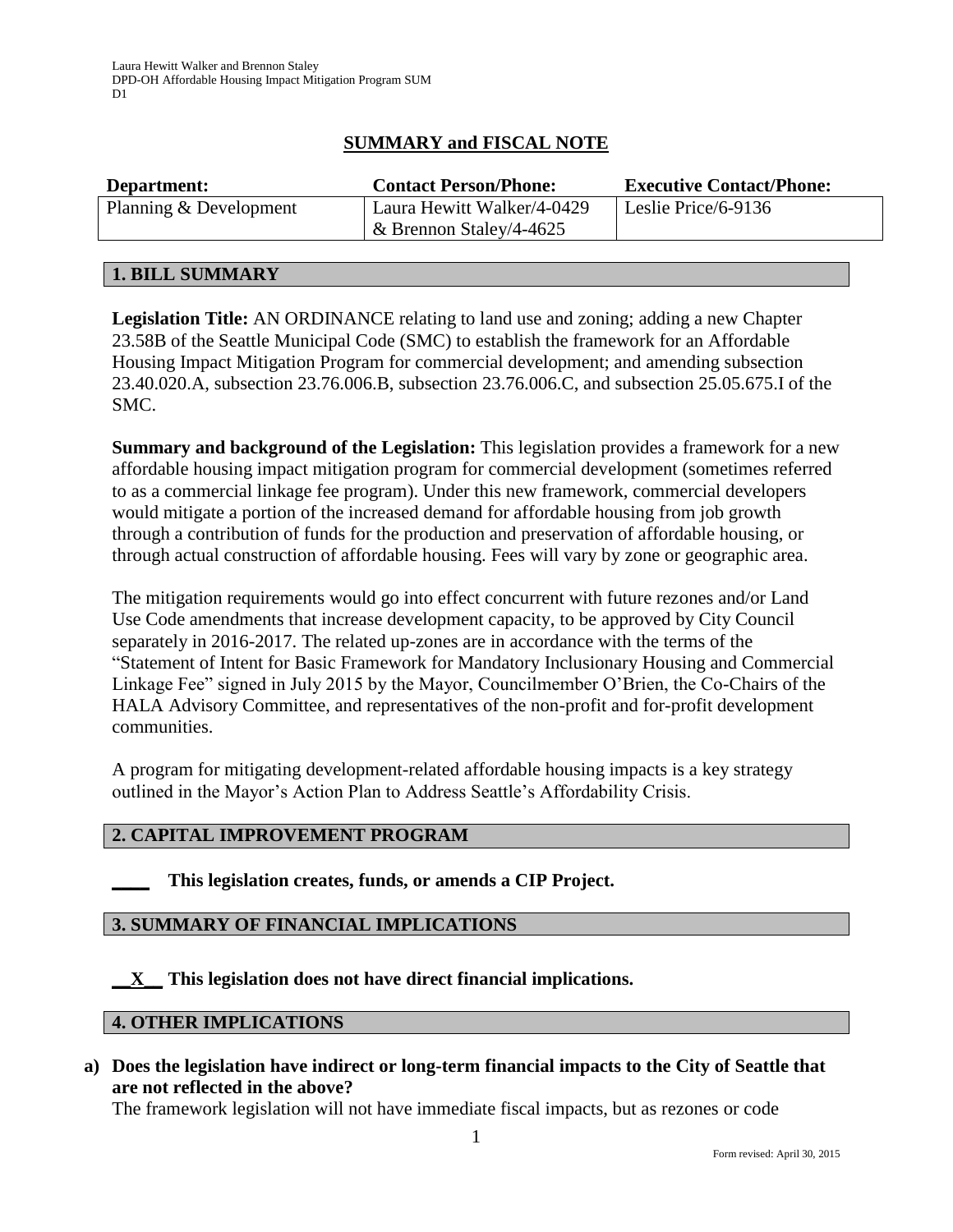changes go into effect and commercial development projects are subject to requirements for mitigation of housing impacts, OH and DPD anticipate a need for additional staff to administer the program during the review of permit applications, expenditure of revenue, and long-term oversight of investments. During permit review, each permit application subject to the program will require a calculation of affordable housing mitigation to be provided and a review of any requests for modification of such mitigation according to the proposed legislation.

Such a modification would require a discretionary review (Type II decision), which involves review of studies or other evidence brought forth by the applicant, and the potential for appeal by outside parties. DPD would also need to undertake other administrative tasks, in coordination with the Office of Housing (OH), including drafting declarations for execution and recording*.*  DPD anticipates a future budget request, likely in 2017, or at the time of the first area wide rezone, for a position or positions to be funded by permit fee revenue.

DPD IT will require additional resources for configuration of the legacy software (Hansen) to track affordable housing mitigation in accordance with Chapter 23.58B. The cost for Hansen configuration to implement the Affordable Housing Mitigation Program is estimated at approximately \$21,775 for 2016 and will be included in the Mayor's 2016 Proposed Budget. The estimated cost to implement the affordable housing mitigation program as part of DPD's new Acela software in 2017 is \$26,325 and will be addressed in future budget cycles.

All affordable housing mitigation payments by developers of newly constructed commercial projects will be deposited directly to the Office of Housing (OH) and used to support the development of renter- and owner-occupied affordable housing within the city of Seattle. OH anticipates additional impacts related to the initial administration of fee revenue, as well as longterm oversight of affordable housing investments. Expenditure of revenue will entail soliciting and underwriting affordable housing proposals, preparation and review of legal documents, closing and disbursement of loans in coordination with other investors and lenders, monitoring of construction progress, and general oversight of projects to ensure consistency with funding policies and procedures such as payment of prevailing wages. Long-term impacts entail ongoing monitoring to ensure affordable housing investments are maintained for a minimum of 50 years; activities include annual compliance reviews, physical inspections, tenant file reviews, and technical assistance to housing owners. General administration of the fees, including receipt, proper usage, and tracking of funds will also impact OH Finance staff.

- **b) Is there financial cost or other impacts of not implementing the legislation?** If the legislation is not adopted either affordable housing impacts would go unmitigated or the public would bear the cost of this mitigation.
- **c) Does this legislation affect any departments besides the originating department?**  No.
- **d) Is a public hearing required for this legislation?**  A public hearing has been scheduled for Wednesday, September 30, 2015.
- **e) Is publication of notice with** *The Daily Journal of Commerce* **and/or** *The Seattle Times* **required for this legislation?**